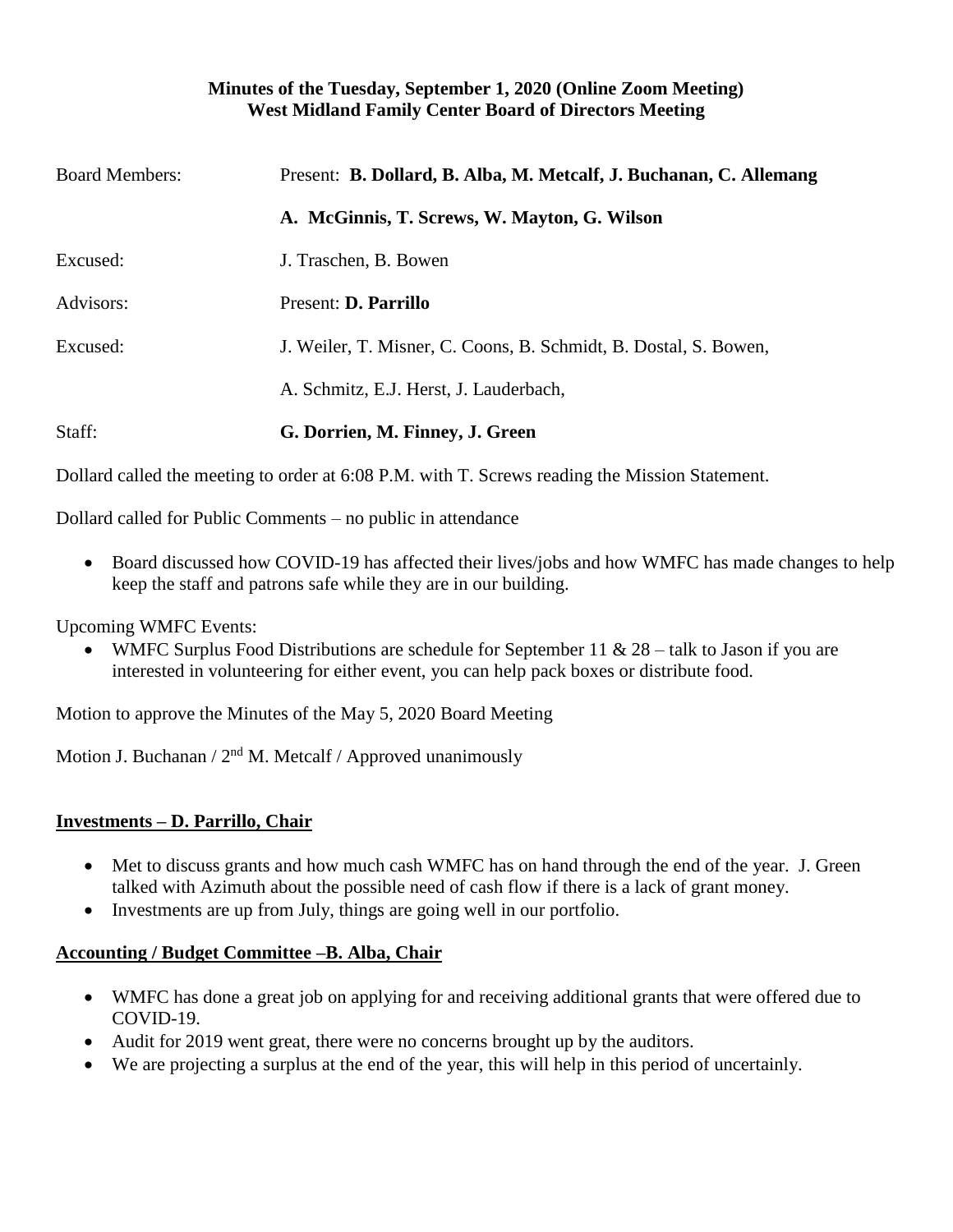# **Dow COP Committee – B. Bowen/G. Dorrien Committee Members**

• The COP board has agreed to alter the application process for this year. We did not want to see the incoming group  $(9<sup>th</sup>$  graders) miss out on all the "getting to know you" activities that normally happen. Next year we will be accepting applications for  $9<sup>th</sup>$  and  $10<sup>th</sup>$  grade students (Fall 2021).

## **Facilities Committee – B. Bowen, G. Dorrien Committee Members**

- The solar panel project contract has been signed.
- Cost to the solar project came down by about \$75,000 since last year, we are pleased with the company we have signed the contract with – thank you to M. Metcalf for reviewing the contract and making suggestions that the company agreed to.
- To wash buses in the bus maintenance facility we are required to have a certified waste water operator, the maintenance director will be going through the process of receiving the certification.

### **Human Resources Committee – A. McGinnis, Committee Member**

- Did not meet
- A. McGinnis, G. Dorrien  $&$  J. Green have been communicating about how staff are being paid during the Payroll Protection Program and COVID-19 relate time off. Thank you to Amy for bringing all her knowledge to this topic.

#### **Communications Committee – J. Traschen, Chair (G. Dorrien reported)**

• Family Focus is being worked on currently, should be out in the next month or so.

#### **Auxiliary Committee – G. Dorrien, Ex. Director**

• The Bingo program has not been in session since the state shut everything down, WMFC does not see it returning in the near future. There is the possibility of losing the Chairperson, she may be going back to school – this is a difficult position to fill.

#### **Executive Committee – B. Dollard, Chair**

• Did not meet

## **Fundraising Sub-Committee – J. Buchanan, Chair**

- Did not meet
- We will continue to do our letter writing campaign this fall for our annual fundraiser. This has been a wonderful fundraiser that has grown over the years.
- Herbert H. & Grace A. Dow Foundation has changed their matching grant from 1:1 to 3:1 match, they are giving the same amount, it will make it easier for us to reach the goal.